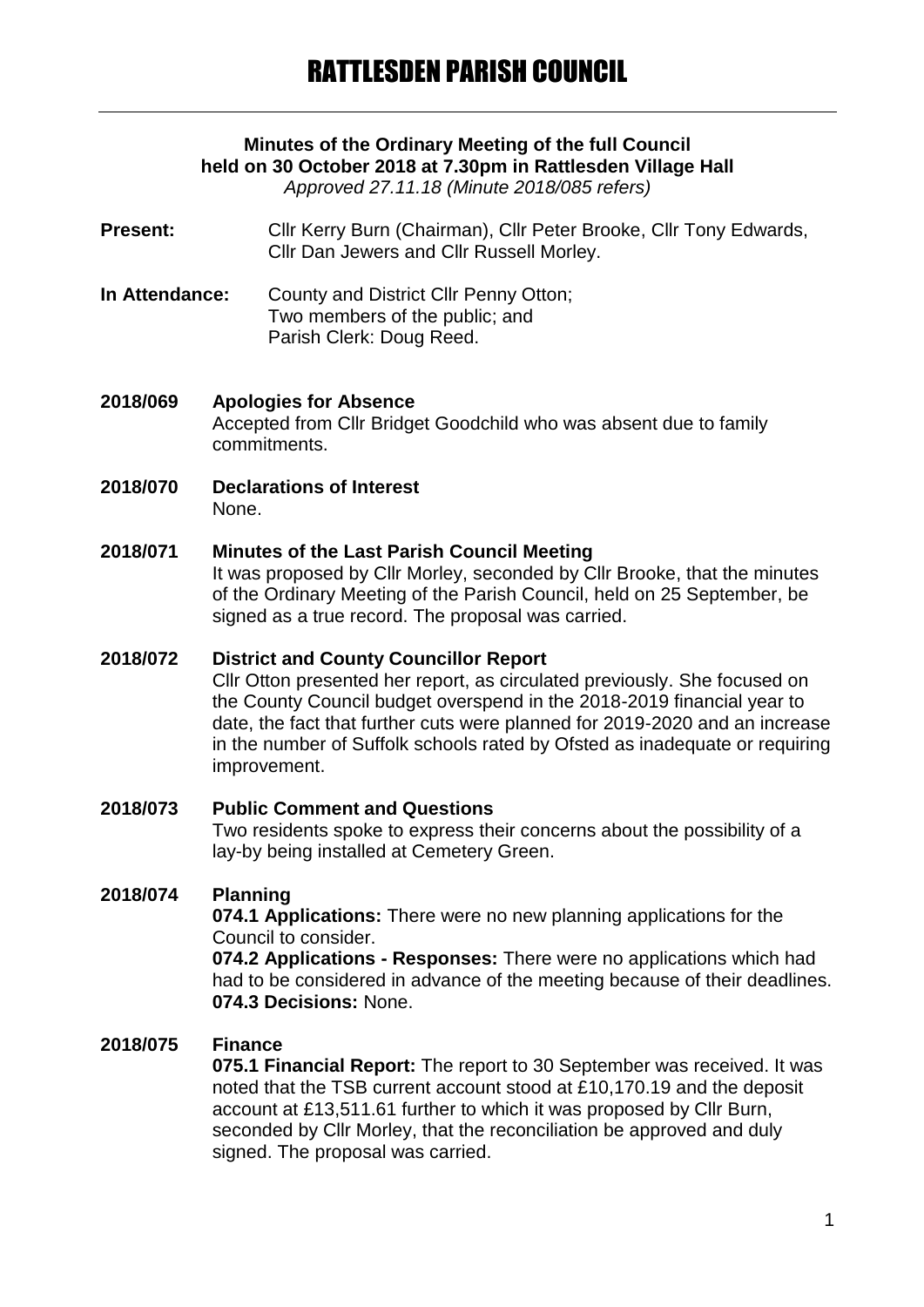**075.2 Payments and Income:** It was proposed by Cllr Morley, seconded by Cllr Burn, that the schedule of payments be approved. The proposal was carried. The schedule comprised the following:

- Litter-picker: salary (October) £151.35;
- Clerk: salary (October) £336.42;
- HMRC: PAYE (October) £84.00;
- Mr Roger Heard: 447th Bomb Group Memorial grass-cutting £60.00 (Section 137 expenditure);
- The Felsham Gardeners: Cemetery grass-cutting £200.00;
- The Felsham Gardeners: Cemetery hedge-cutting £200.00;
- PKF Littlejohn LLP: external audit £200.00 + £40.00 VAT;
- Anglian Water Business Ltd (National): Cemetery water £12.10;
- ◆ Came & Company: insurance renewal £390.82;
- ◆ Suffolk County Council: allotment rent £34.00;
- Mr Neil Cole: Cemetery Green bulb planters £38.98 (Section 137 expenditure);
- ◆ Botanica: trees and stakes for World War I commemoration £272.97 + £54.59 VAT (Section 137 expenditure);
- Clerk: administrative expenses £41.87; and
- ◆ Clerk: reimbursement of cost of upgrade to WinZip 21.5 Pro Edition -£10.74.

Income received was duly noted as follows:

- TSB: business (deposit) account interest (September) £0.91;
- TSB: business (deposit) account interest (October) £1.67;
- Mid Suffolk District Council: Community Infrastructure Levy £8,477.04; and

 Mid Suffolk District Council: recycling grant (February-July) - £255.00. **075.3 Budget Review 2018-2019:** Councillors considered the half-year financial position together with projected expenditure for the year. Whilst acknowledging that one or two spending heads were likely to exceed anticipated budget totals it was also recognised that some areas of underspend would be likely to compensate. Further, income was deemed to be in a healthier state than was anticipated when the precept was set. Taking all factors into account, therefore, it was resolved that no changes be made.

**075.4 External Audit 2017-2018:** The Annual Governance and Accountability Return 2017-2018 was received by the Council together with the audit opinion given by PKF Littlejohn LLP (external auditors). The Council was pleased to note that no untoward matters had come to the attention of the external auditors. It was proposed by Cllr Morley, seconded by Cllr Burn, that the Annual Return 2017-2018 be approved and accepted. The proposal was carried.

#### **2018/076 Working Group Reports**

**076.1 Housing Development:** The Group had met to agree its terms of reference and proposed to consult with residents about facilities they wished to see as part of the development on land adjacent to Roman Rise via an on-line questionnaire on the village Website.